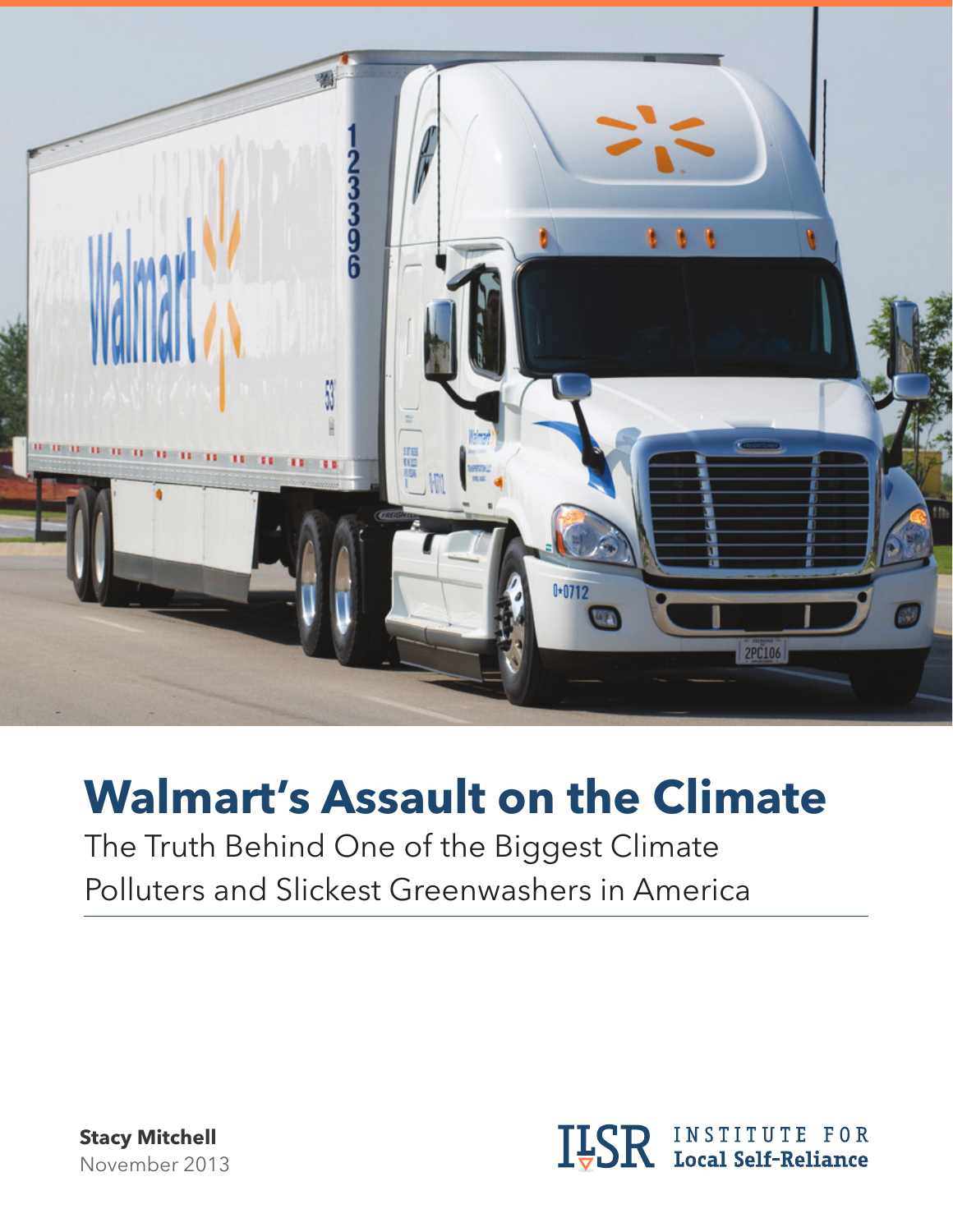### **About the Institute for Local Self-Reliance**

The Institute for Local Self-Reliance (ILSR) is a 39-year-old national nonprofit research and educational organization. ILSR's mission is to provide innovative strategies, working models and timely information to support strong, community rooted, environmentally sound and equitable local economies. To this end, ILSR works with citizens, policymakers and businesses to design systems, policies and enterprises that meet local needs; to maximize human, material, natural and financial resources; and to ensure that the benefits of these systems and resources accrue to all local citizens. More at **www.ilsr.org**.

#### **About the author**

Stacy Mitchell is a senior researcher with the Institute for Local Self-Reliance, where she directs initiatives on banking and independent business. She has written for a variety of publications, including Business Week, Grist, and The Nation. Her book, Big-Box Swindle, was named one of the top-ten business books of 2007 by Booklist. Contact her at **smitchell@ilsr.org** or via Twitter **@stacyfmitchell**.

#### **Other ILSR Publications**

City Power Play: 8 Practical Local Energy Policies to Boost the Economy by John Farrell, October 2013

Towards a Localist Policy Agenda by Stacy Mitchell, July 2013

Pay Dirt: Composting in Maryland to Reduce Waste, Create Jobs & Protect the Bay by Brenda Platt, May 2013

Walmart's Greenwash by Stacy Mitchell, March 2012

Publicly Owned Broadband Networks: Averting the Looming Broadband Monopoly by Christopher Mitchell, March 2011

Big-Box Swindle by Stacy Mitchell, Beacon Press, 2007



This report is licensed under a Creative Commons license. You are free to replicate and distribute it, as long as you attribute it to ILSR and do not use it for commercial purposes.

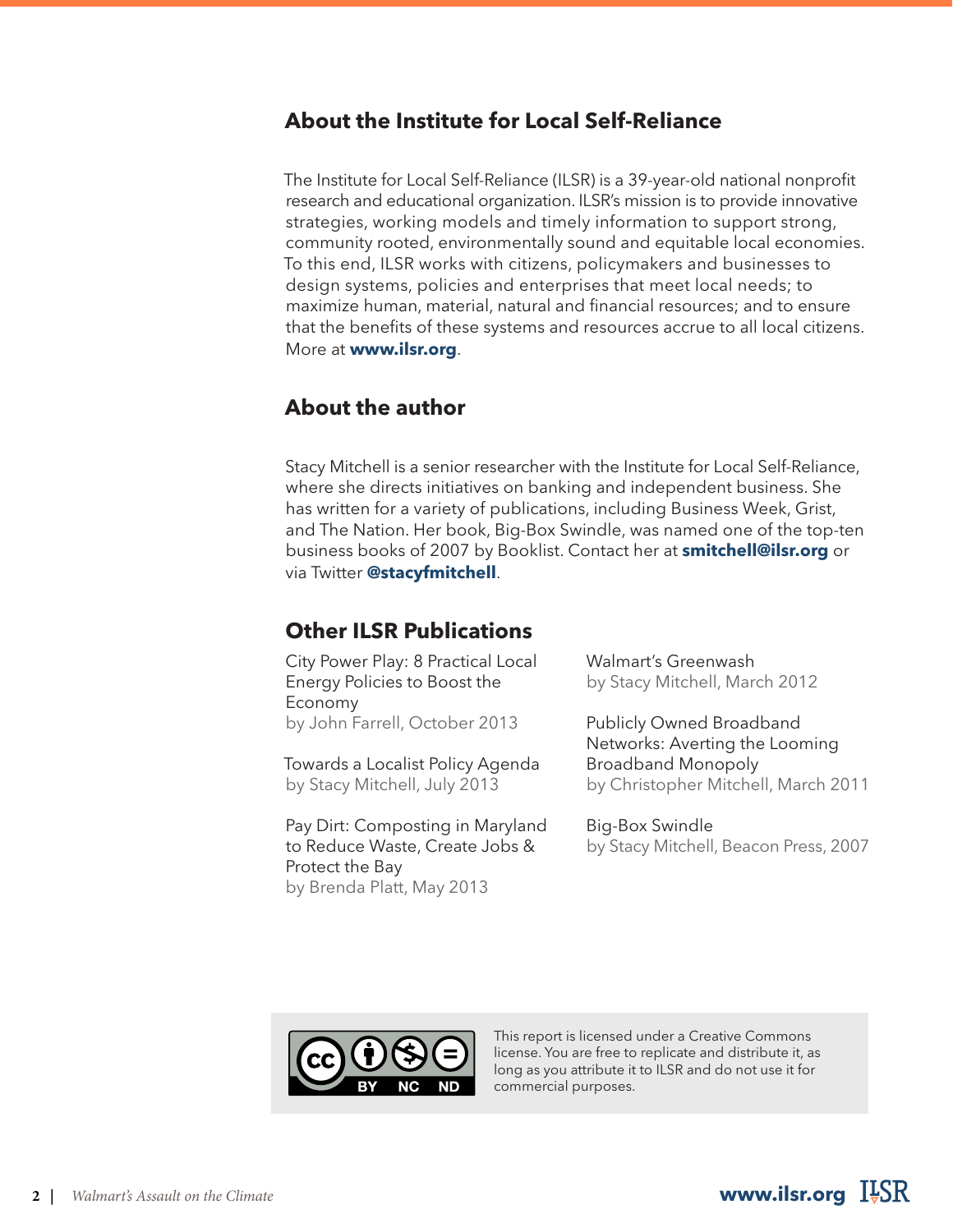# **CONTENTS**

- 4 ..........Introduction
- 5 ..........Walmart's Climate Emissions are Rising
- 6 ..........Walmart Lags Other Retailers in Making the Shift to Renewable Power
- 7 ...........Walmart Ignores Major Sources of Climate Pollution in its Operations
- 9 ..........Walmart's Supply Chain Pollution Reduction Claims Lack Accountability
- 10 .........Walmart Finances Candidates Who Block Action on Climate
- 11 .........Conclusion

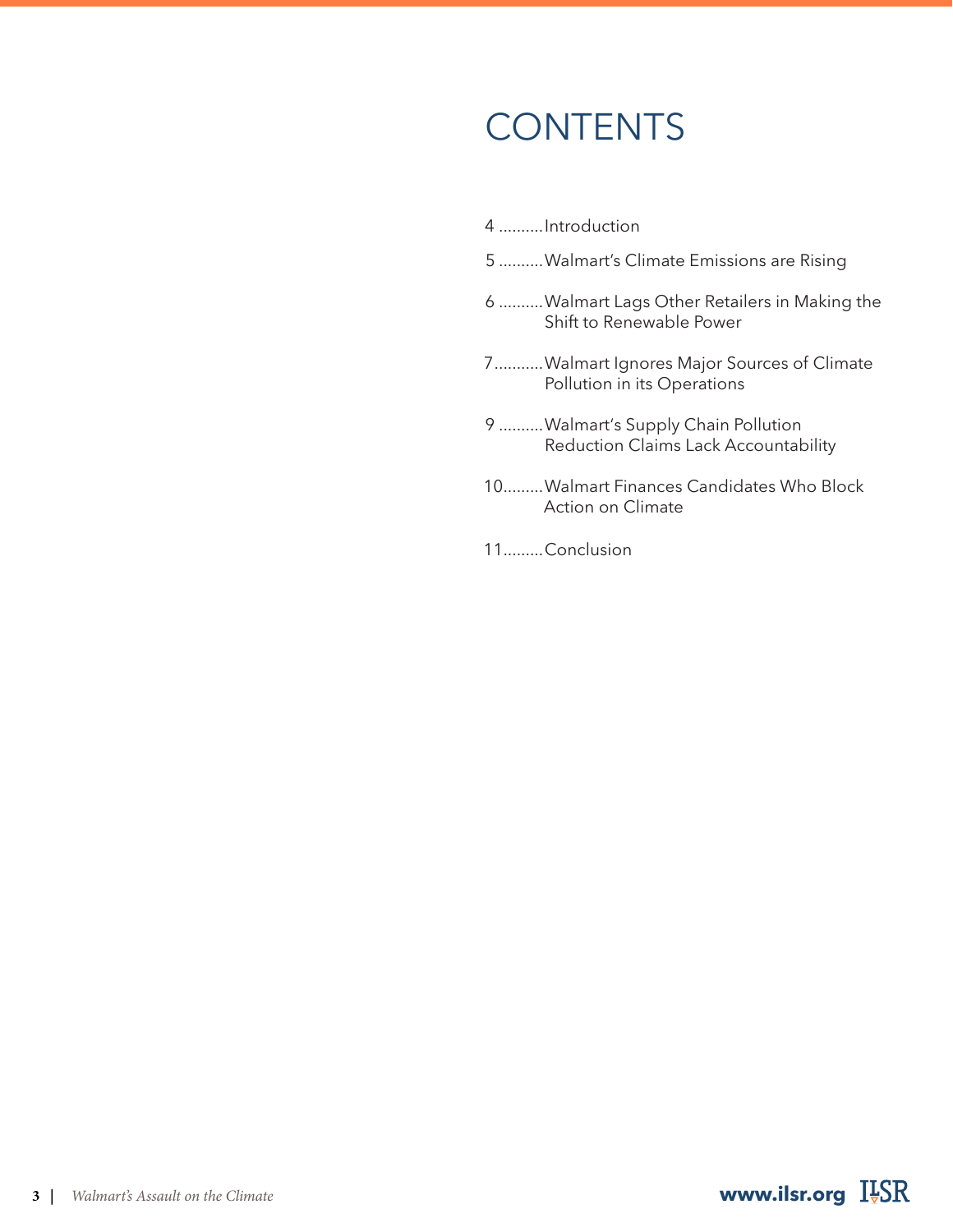### **Introduction**

In 2005, facing a sea of bad headlines, widespread opposition to its new stores, and a plummeting stock price, Walmart announced that it would transform itself into a leader on environmental sustainability. "Environmental loss threatens our health and the health of the natural systems we depend on," said then-CEO Lee Scott in a speech unveiling the company's new initiative. "As one of the largest companies in the world, with an expanding global presence, environmental problems are OUR problems."1

Scott acknowledged the gravity of climate change and the urgent imperative to reduce greenhouse gas pollution to avoid catastrophic impacts. "The science is in and it is overwhelming," he said. "We believe every company has a responsibility to reduce greenhouse gases as quickly as it can."2

In the eight years since Scott's speech, Walmart has issued a steady stream of announcements about its efforts to improve energy efficiency, reduce waste, and expand renewable power. These activities have transformed the media narrative about Walmart and contributed to a significant shift in the company's public image.3

But a close examination of Walmart's operations reveals that the company has not in fact become an environmental leader or made a sincere and significant effort to cut its climate pollution:

- Nearly a decade after Scott warned of the dangers of climate change, Walmart's greenhouse gas emissions have grown substantially and are continuing to rise.
- $\blacksquare$  Walmart lags its peers in making the shift to renewable power, its progress hamstrung by an unwillingness to accept a very modest reduction in profits for more investment in solar and wind systems.
- In measuring its climate pollution, Walmart omits several major sources of greenhouse gas emissions in its operations, including those generated by its massive international shipping operations and its land development practices.
- Walmart claims to be cutting emissions in its supply chain, but the retailer has a dismal track record when it comes to being truthful and accountable for conditions in the factories that supply its stores.
- Perhaps most concerning, Walmart is a major contributor to the campaigns of politicians who oppose action on the climate crisis, helping to ensure that the U.S. does not take the steps necessary to avert the worst impacts of global warming.

**If Walmart were included in the Greenhouse 100 Polluters Index, a list that is limited to heavy industrial firms, such as oil companies and power plants, the retailer would take the 33rd spot, just a hair behind Chevron.**

Today Walmart ranks as one of the biggest and fastest growing climate polluters in the country. If it were included in the Greenhouse 100 Polluters Index, a list that is limited to heavy industrial firms, such as oil companies and power plants, Walmart would take the 33rd spot, just a hair behind Chevron, America's second largest oil company.4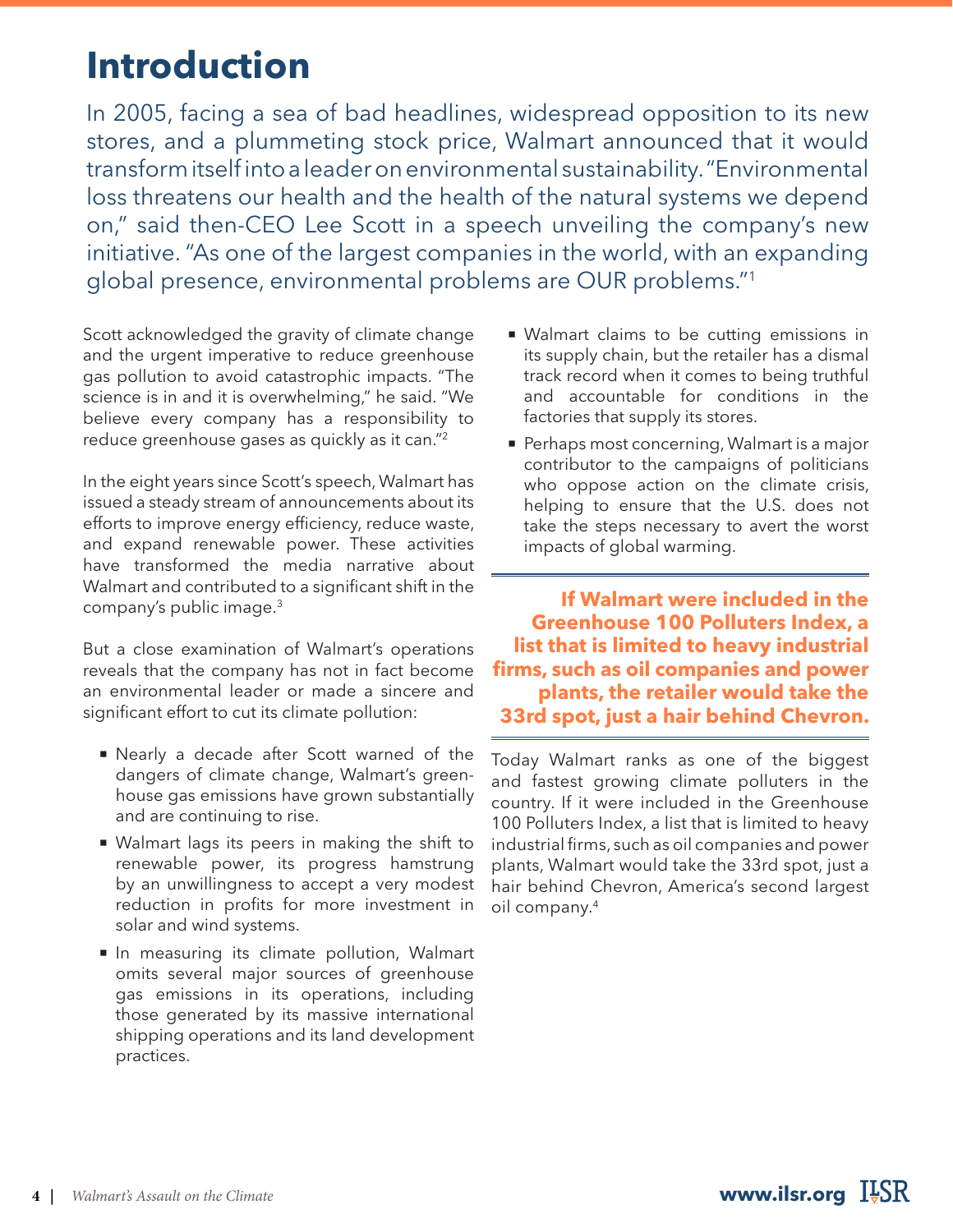### **Walmart's Climate Emissions are Rising**

Despite its 2005 declaration about the responsibility companies have to reduce their climate change pollution, Walmart has not cut its emissions. In fact, its greenhouse gas emissions have risen over the last eight years, even as the company orchestrated a steady stream of publicity boasting of its solar installations and efficiency measures.

Since 2005, Walmart's reported greenhouse gas emissions have risen 14 percent, reaching 21 million metric tons per year, according to data the company has filed with CDP, formerly known as the Carbon Disclosure Project.5 What's more, this figure only accounts for a fraction of the company's total emissions, as Walmart does not include large segments of its greenhouse gas pollution in these disclosures (more on this below).

In 2012, Walmart did report a modest 1.3 percent reduction in emissions, but this decline was not exceptional. It was exactly in line with the rest of the retail industry, as well as the U.S. economy overall, which saw greenhouse gas emissions drop last year, due in part to milder weather.



Source: Walmart's filings with the CDP.

Notes: Walmart reports emissions from its stores, distribution centers, and trucks, but does not report emissions from other sources, such as international shipping, land development, store construction, and manufacturing of store-brand products.

**Walmart's greenhouse gas emissions have risen over the last eight years, even as it orchestrated a steady stream of publicity boasting of its solar installations and efficiency measures.** 

Another way to evaluate Walmart's professed leadership on climate is to look at its greenhouse gas emissions intensity — the volume of pollution it produces per \$1 million in sales. Walmart's emissions intensity — 45 metric tons of CO2e per \$1 million in sales — is higher than that of competing chains, including Costco (16 metric tons) and Target (42 metric tons). Costco's emissions intensity is only about one-third of Walmart's, in part because Costco's high-wage workforce generates more sales per square foot and therefore uses less energy to produce the same revenue.<sup>6</sup>

Not only has Walmart failed to reduce its climate pollution, but earlier this year, the company indicated that it will continue to increase the amount of carbon dioxide it is pumping into the atmosphere through 2020 and beyond.7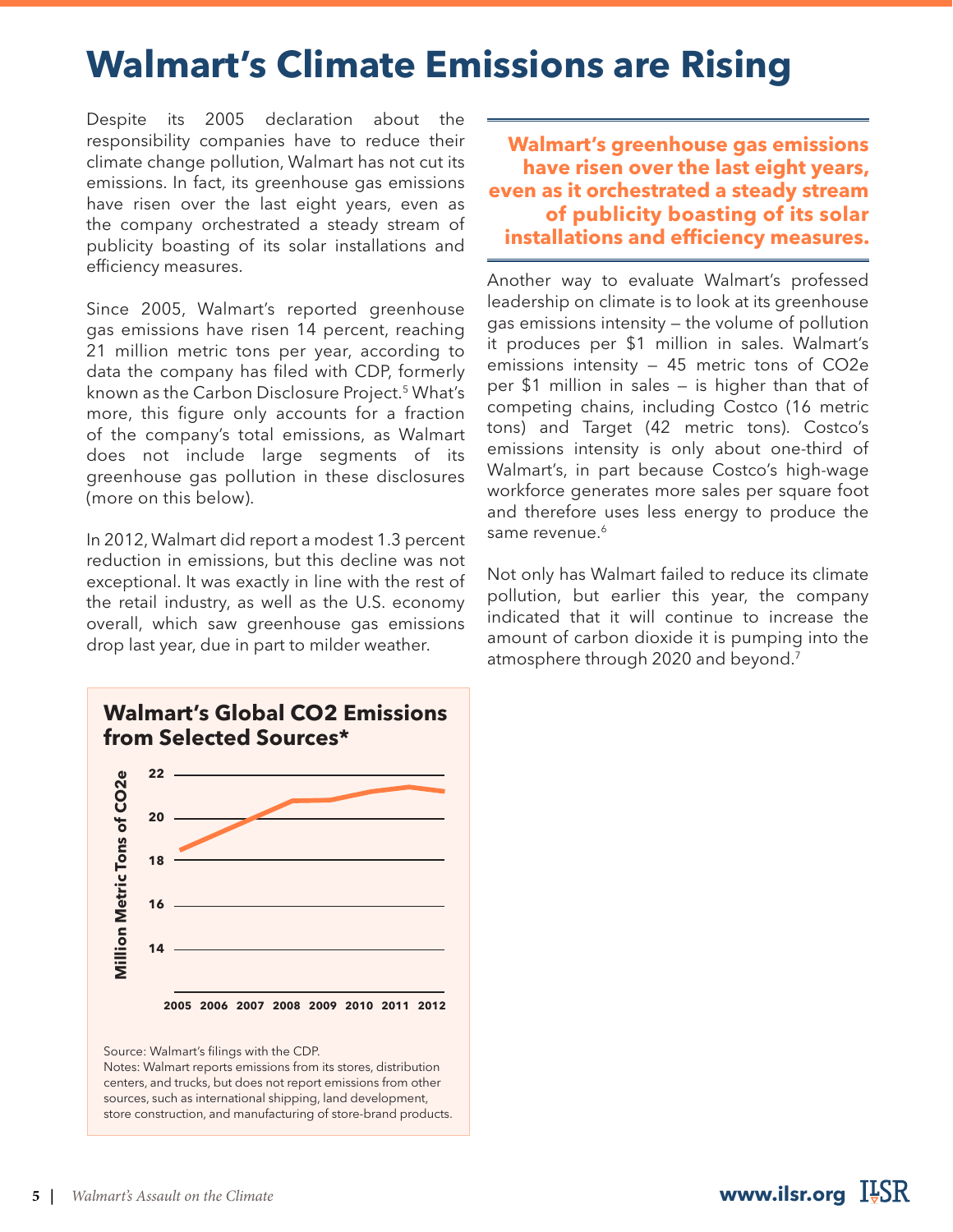### **Walmart Lags Other Retailers In Making the Shift to Renewable Power**

Walmart often touts the size of its efficiency and renewable power projects, but these investments are far too small relative to the company's size and its growth trajectory. In fact, Walmart lags its peers on making the shift to renewable power. The company derives only 4 percent of the electricity used to power its stores from its wind and solar projects.<sup>8</sup> Walmart's sheer size means it uses enough renewable energy to land a place on the EPA's list of top 20 retail users of green power, but almost all of the other retailers on this list derive a larger share of their energy from renewables.<sup>9</sup> Some, like Kohl's and Staples, get all of their electricity from renewable sources. Others, like McDonald's (30 percent) and Starbucks (70 percent), are way ahead of Walmart.

**Walmart lags its peers on making the shift to renewable power. It derives only 4 percent of the electricity used to power its stores from its wind and solar projects. Its use of renewable power actually declined in last year.** 

Many small businesses, too, are out-pacing the world's biggest retailer. Nuu-Muu, a women's clothing store that has installed solar rooftop panels, is one of more than two dozen independent businesses in Bellingham, Washington, that have, for example, transitioned to 100 percent renewable power.<sup>10</sup>

One telling fact about Walmart's commitment to green energy is that its use of renewable power actually declined in last year. In its *2013 Global Responsibility Report*, the company explains that it was "unable to renegotiate an expiring contract [for renewable power] with competitive pricing." It made a similar statement in its *2012 Global Responsibility Report* when it explained its slow progress on switching to renewable power by noting, "It has sometimes been difficult to find and fund low-carbon technologies that meet our ROI [return-on-investment] requirements."

In other words, Walmart is interested in shifting away from fossil fuels only if it can do so at little or no cost and without any impact on its profits. It's not that Walmart can't afford to do more; it just doesn't want to. Walmart generated \$16 billion in profit last year. The Walton family, which owns half of Walmart stock, is worth \$145 billion.<sup>11</sup>

| <b>Retailer</b>                | <b>Annual Green Power Usage (kWh)</b> | Green Power as % of<br><b>Total Electricity Use</b> |
|--------------------------------|---------------------------------------|-----------------------------------------------------|
| Whole Foods Market             | 800,257,623                           | 107%                                                |
| Kohl's Department Stores       | 1,536,529,000                         | 105%                                                |
| <b>Staples</b>                 | 635,982,674                           | 102%                                                |
| Nuu-Muu*                       |                                       | 100%                                                |
| Starbucks                      | 592,462,522                           | 70%                                                 |
| McDonald's USA                 | 309,185,000                           | 30%                                                 |
| Best Buy                       | 151,306,000                           | 12%                                                 |
| Ahold USA (Stop & Shop, Giant) | 155,985,720                           | 8%                                                  |
| Walmart Stores, Inc.           | 751,431,792                           | 4%                                                  |

\* One of two dozen independent retailers in Bellingham, Washington, that has transitioned to renewable energy Source: EPA's Green Power Partnership, Top Partner Rankings, March 18, 2013, and data compiled by Sustainable Connections in Bellingham, Washington.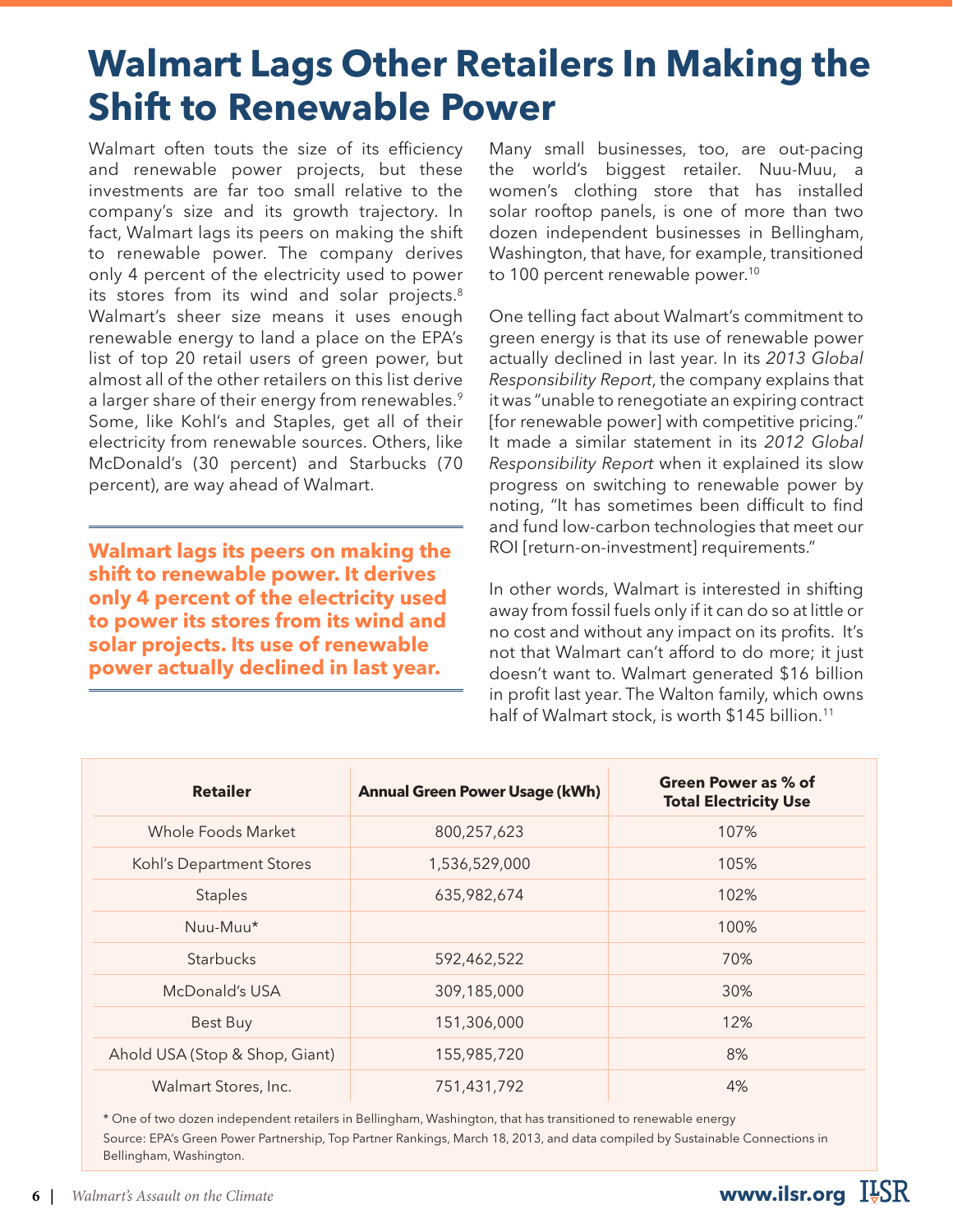## **Walmart Ignores Major Sources of Climate Pollution in its Operations**

In its filings with the CDP and in its annual Global Even as the climate crisis has revealed the dire, Responsibility reports, Walmart does not count or acknowledge all of the climate pollution it generates.

One major source of greenhouse gases omitted from Walmart's accounting is its international shipping. The company is the largest importer of containerized ocean cargo in the U.S. by a wide margin. Last year, Walmart imported 720,000 TEUs into the U.S., almost two-and-a-half times the volume of goods it imported a decade earlier.12 Walmart now accounts for one of every twentyfive containers shipped to the U.S. and its imports are growing faster than the country's as a whole.13 Moreover, these figures significantly understate the company's shipping volume, as they count only Walmart's direct imports and do not include goods imported on its behalf by suppliers.

**In tallying its climate pollution, Walmart simply ignores the enormous volume of greenhouse gases generated by its international shipping operations. Despite the harm done to the climate, Walmart has been unwilling to rethink this aspect of its business model.**

Ocean shipping is a leading source of climate pollution, accounting for more CO2 emissions than all but five countries.<sup>14</sup> Thanks to the sourcing practices of Walmart and other retailers, international shipping is growing rapidly. According to the International Maritime Organization, if left on its current trajectory, shipping's contribution to climate pollution will skyrocket from 3 percent of global CO2 emissions to 18 percent by 2050.<sup>15</sup> CO2, moreover, is only part of the climate pollution generated by cargo ships. These ships burn a particularly dirty fuel, known as bunker fuel, which produces black carbon (soot) and nitrogen oxide (a precursor to smog), both of which contribute significantly to global warming and air pollution.16

life-threatening consequences of Walmart's farflung global supply chain, the company has so far been unwilling to rethink this aspect of its business model and to significantly reduce the distance between where goods are produced and where they are sold.

Instead, Walmart has engineered more publicity stunts. Earlier this year, the company made a splash when it pledged to increase its purchases of American-made goods by \$50 billion over the next 10 years.17 This figure initially sounds huge, until you measure it against Walmart's galactic size. An additional \$5 billion a year amounts to only 1.5 percent of what Walmart spends on goods.18 And much of this modest shift to domestic sources will happen automatically as Walmart builds more supercenters and Neighborhood Markets and thereby increases the grocery share of its U.S. sales.19 (Most groceries sold in U.S. supermarkets are produced domestically.)

#### **In Accounting for Its Climate Pollution...**

| <b>Walmart Includes</b><br><b>Emissions from:</b> | <b>Walmart Ignores</b><br><b>Emissions from:</b> |  |
|---------------------------------------------------|--------------------------------------------------|--|
| <b>Electricity &amp; Utilities</b>                | International Shipping                           |  |
| Domestic Shipping                                 | Land Development<br>& Construction               |  |
|                                                   | <b>Increased Driving</b><br>by Consumers         |  |
|                                                   | Manufacture of<br><b>Store-Brand Products</b>    |  |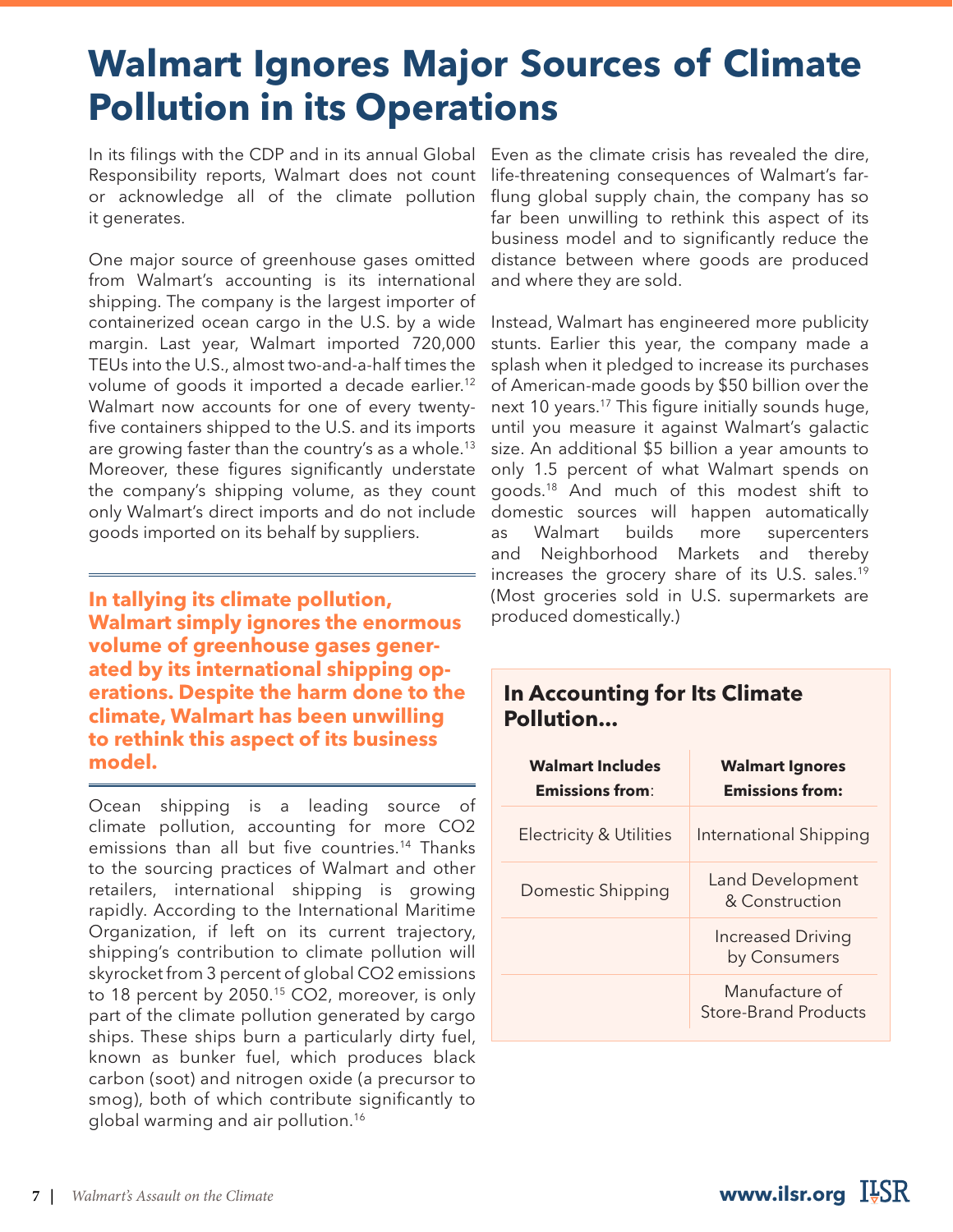A second major source of climate pollution that Walmart does not acknowledge or address is the pollution created by clearing land and building stores. Between 2005 and 2012, Walmart opened 1,316 new supercenters in the U.S. Counting all of its store types, Walmart built about 200 million square feet of new store space nationwide, expanding its U.S. footprint by more than onethird in just  $7$  years.<sup>20</sup> The company plans to continue this pace of land development. Its 2014- 2015 investment plans call for 516 new stores in the U.S. and another 26 to 28 million square feet of store expansion elsewhere in the world.<sup>21</sup>

**Walmart's 2014-2015 plans call for 516 new stores in the U.S., most of which will be single-story, autooriented designs that maximize land consumption and climate pollution.**

Most of these stores will follow Walmart's standard single-story, auto-oriented design, which maximizes land consumption. The typical Walmart supercenter requires 12 to 16 acres of land for the store and its parking lot. Despite a record number vacant shopping centers and empty big-box stores now available for redevelopment in nearly every market, Walmart almost always bypasses these sites in favor of building on fresh land.<sup>22</sup> In reporting its climate pollution, the company does not count the impact of turning these CO2 absorbing forests and fields into asphalt.

Walmart's preference for erecting new buildings, rather than occupying existing vacancies, also has major climate implications, which its sustainability program ignores. New Walmart stores are made mostly of cement and steel, two materials with high levels of "embodied" carbon, meaning they require a lot of energy to manufacture. Studies have found that the energy embodied in construction materials can account for 30-60 percent of the total energy used by a building over 50 years — a lifespan that is decades longer than Walmart typically occupies its buildings.23

Moreover, Walmart's continued expansion is undermining the viability of much more environmentally sustainable retail districts. Traditional, compact neighborhood business

districts are more accessible by walking and transit. They are also more energy efficient. This is true even of historic Main Street buildings, which, with their shared walls and thermal mass, are more energy-efficient on average than commercial buildings built during the rest of the 20th century.<sup>24</sup>

Walmart does more than simply ignore all of the climate pollution associated with its land development practices. It also actively seeks to evade required environmental reviews. In California, for example, Walmart has found a way to skirt the state's Environmental Quality Act, including the law's provisions on reducing the climate impact of development. By gathering signatures and submitting its construction projects as ballot initiatives, Walmart ensures they won't be subject to the act. Under the initiative process, city governments must either approve the stores outright, with no conditions, or spend hundreds of thousands of dollars to hold a special election. Facing budget shortfalls, most cities just give in. Walmart has used this technique to secure approval for at least seven new supercenters without going through the standard environmental and climate pollution impact review and mitigation.25

One of the most profound climate impacts of Walmart's business model lies in the way the retailer has changed the geography and traffic patterns of our communities. Walmart's growth and dominance of the retail sector has dramatically increased the amount of driving required for day-to-day errands. Between 1990 and 2009 — a period when Walmart grew from a regional chain to a national juggernaut — the number of miles the average American household logged each year for shopping grew by more than 42 percent.<sup>26</sup> In fact, almost half of the total increase in U.S. driving in this period can be attributed to shifting retail patterns. By 2009, the average household was driving nearly 1,000 miles more to and from stores each year than it did in 1990.<sup>27</sup> For the country as a whole, that's an extra 149 billion miles on the road each year.

Walmart is now bringing this auto-intensive shopping model to the rest of world, with the aim of replacing more environmentally friendly neighborhood retail districts and public markets with its own highly polluting model of development.

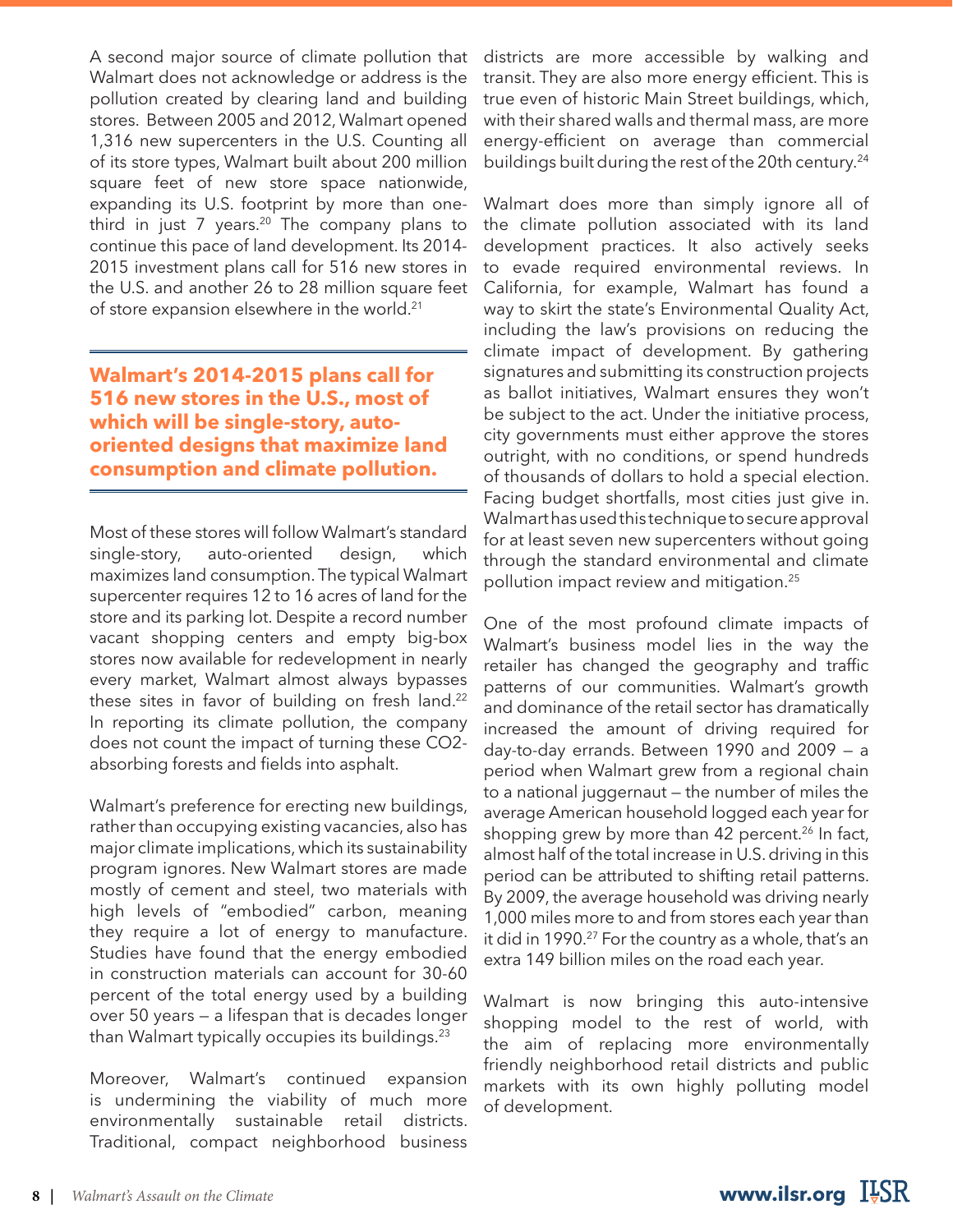# **Walmart's Supply Chain Pollution Reduction Claims Lack Accountability**

Unwilling to make the fundamental operational changes necessary to address its own climate impact, Walmart announced in 2010 that it would focus on its global supply chain. The company said it would compel factories producing goods for its shelves to cut their greenhouse gas emissions and promised a reduction of 20 million metric tons by 2015.28

**Walmart has a dismal track record of following through on its promises to create safe working conditions in its 60,000 supplier factories. There is little reason to believe its promises on pollution reduction will fare any better.**

But in the aftermath of two horrific accidents over the last year at Bangladesh factories, it has become clear that Walmart has no credibility with regard to its supply chain. In its *2012 Global Responsibility Report*, Walmart devotes over a dozen pages to extolling its Ethical Sourcing program and even touts its achievements with regard to reducing safety risks at Bangladesh factories. Seven months after the report's publication, major fire safety risks at Bangladesh factories led to the deaths of over 100 workers sewing apparel for Walmart and other chains. Five months after that, another Bangladesh garment factory supplying Walmart collapsed, killing over 1,000 people.

In both cases, Walmart misled reporters about its involvement with the factories until contradictory evidence emerged.29 Reporting by the Associated Press also revealed that Walmart had been instrumental in scuttling an industry-wide garment factory safety initiative in Bangladesh in 2011.30

Clearly Walmart cannot be relied on to be transparent and accountable when it comes to the conditions in its roughly 60,000 supplier factories, or even to be forthcoming about which factories it is using. The company routinely puts its own bottom-line ahead of worker safety. There is little reason to believe that it will behave any differently with regard to pollution measures at these factories. Indeed, even as Walmart has been promoting its program to cut energy usage and waste streams at a small number of Chinese factories, it has also been rapidly shifting apparel production to Bangladesh to take advantage of the lower costs inherent in the country's lax environmental and safety standards.31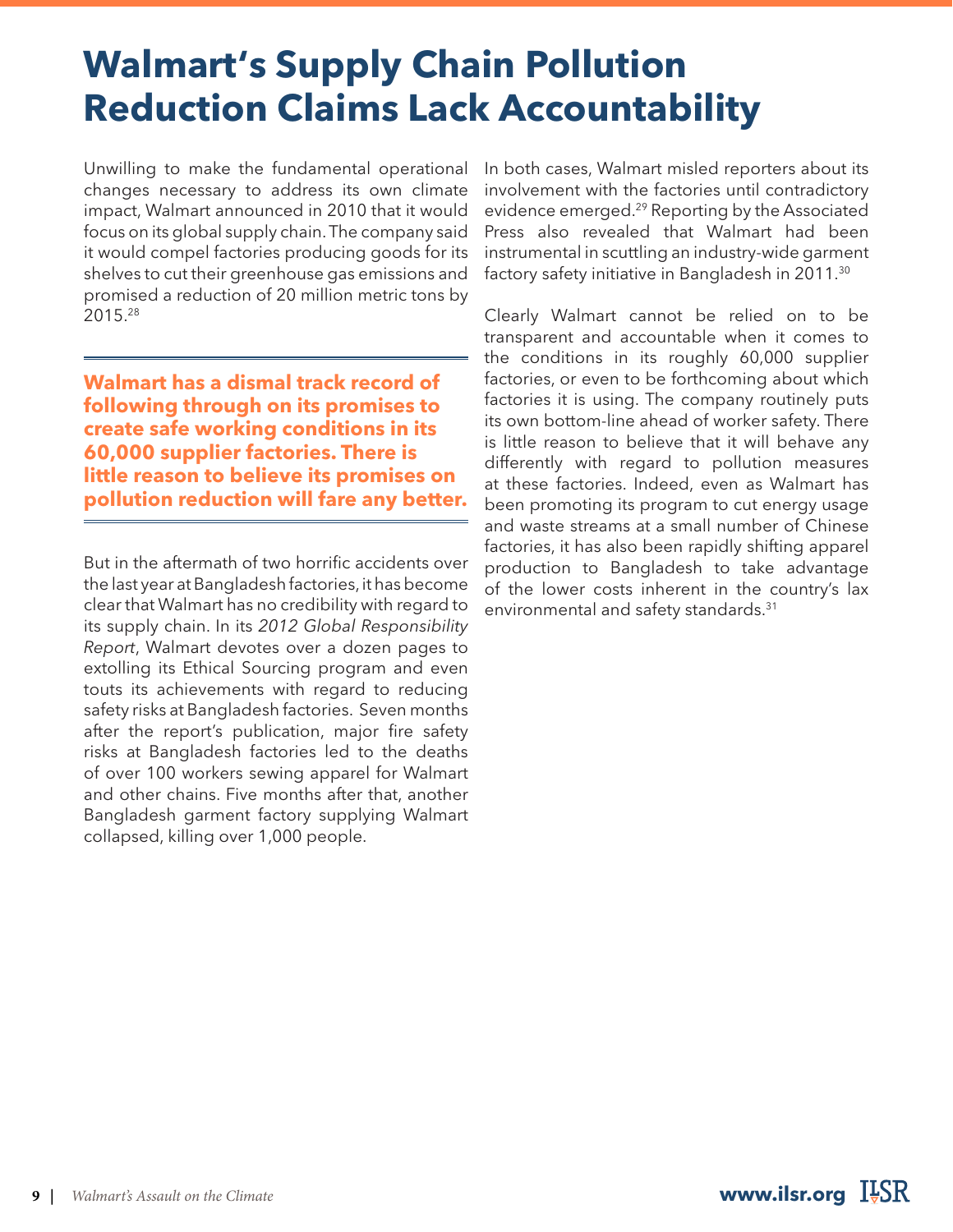# **Walmart Finances Candidates Who Block Action on Climate**

In the years since Walmart launched its sustainability campaign, even as it was touting its commitment to addressing the climate crisis in press releases and media events, the company was funneling a river of campaign cash to lawmakers who would ensure that the U.S. did absolutely nothing to curb greenhouse gas emissions. That Walmart has used its considerable political muscle to undermine desperately needed climate legislation, ensuring that greenhouse gas pollution continues to grow unabated, ranks as one of the company's most egregious environmental offenses.

Walmart spends considerable sums of money to influence the political process. Since 2003, the company's political action committee (PAC) has given over \$22 million to federal and state candidates and political parties, making it one of the largest political donors in the country.<sup>32</sup> Walmart's PAC is not the only way the company advances its political interests. Walmart-founder Sam Walton's heirs, the Walton family — who own more than half of Walmart's stock and thus control the company — use their vast wealth to fund both state and federal candidates, including many of the same politicians supported by Walmart's PAC.

Between 2005 and 2012, Walmart and the Walton family gave more than half of their total Congressional campaign donations to members of Congress with lifetime scores of 30 or less on the League of Conservation Voters scorecard (meaning they voted against the environment at least 70 percent of the time).<sup>33</sup>

Walmart's money has been on the wrong side of every important vote on the climate crisis. During the 2007-2008 election cycle, 80 percent of Walmart's Senate campaign contributions went to senators who blocked the Lieberman-Warner capand-trade bill. During the 2011-2012 election cycle, 70 percent of contributions from Walmart and the Walton family went to lawmakers who voted in favor of the Keystone XL Tar Sands Pipeline. Campaign donations from Walmart and the Waltons also heavily favored lawmakers who voted to block the EPA's ability to regulate CO2 and those who fought to keep subsidies for Big Oil.<sup>34</sup>

#### **Share of Their Campaign Contributions that Walmart and the Walton Family Gave to Candidates Who Voted to:**



Center for Responsive Politics.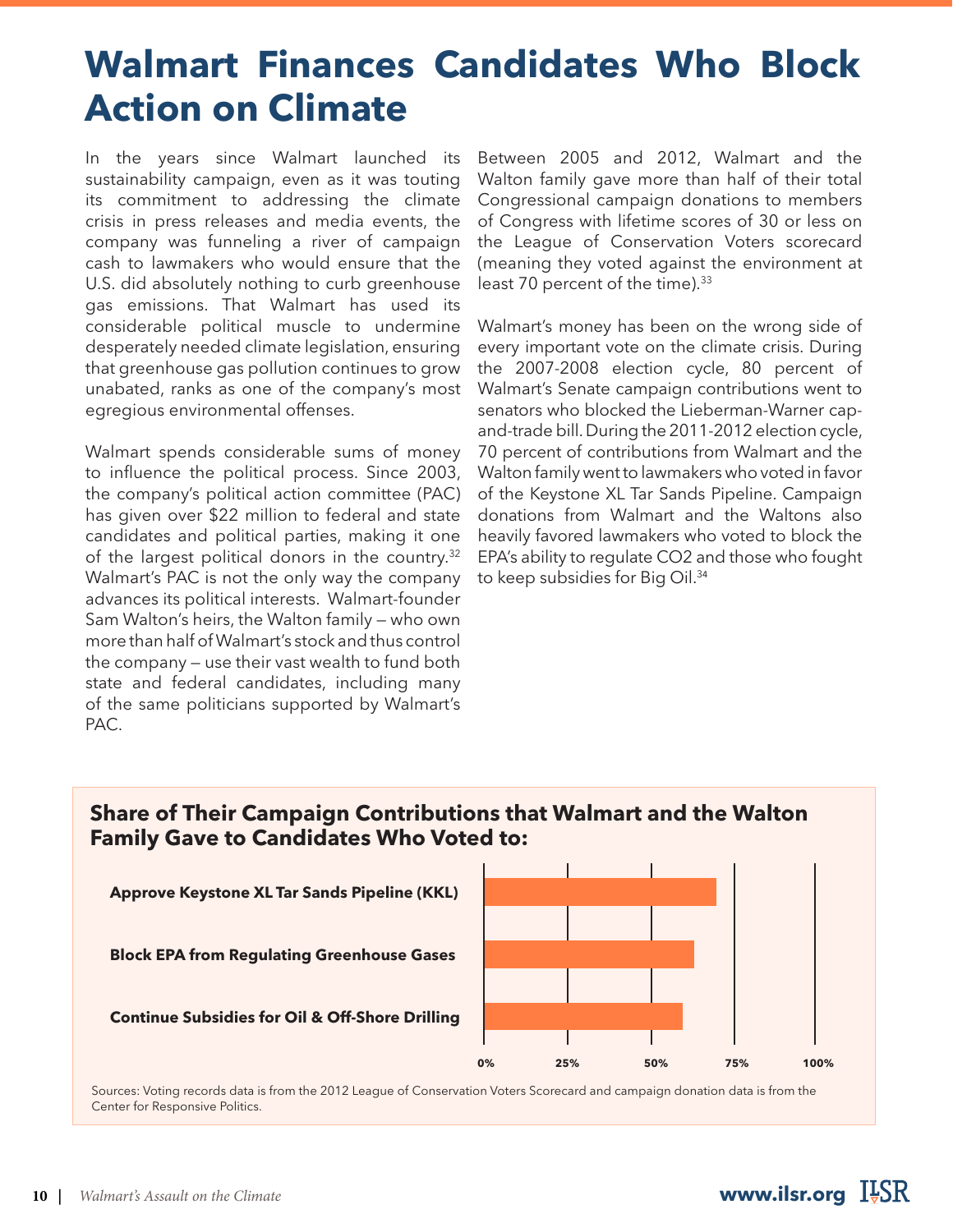Among the top recipients of Walmart's financial support are many of the nation's most powerful climate-change deniers. Since 2005, Walmart's PAC has given \$35,000 to House Speaker John Boehner ("the idea that carbon dioxide is a carcinogen that is harmful to our environment is almost comical"35); \$38,000 to House Majority Leader Eric Cantor ("If there's been any constant in human history, it's been climate change. The real question is... the involvement of human causes"36); \$30,000 to Senator Roy Blunt of Missouri ("there isn't any real science to say we are altering the climate path of the earth"  $37$ ); and \$29,500 to Senator John Boozman of Arkansas ("you can look back at some of the previous times when there was no industrialization, you had these different ages, ice ages, and things warming" 38).

Walmart wields significant political influence at the state level as well. The company is one of the top donors to candidates for state office, having spent \$12.7 million to influence state politics between 2003 and 2012.39 As with its federal giving, Walmart has channeled its support to candidates who oppose environmental regulations, including efforts to address the climate crisis. Among the top dozen state-level recipients of Walmart's cash over the last nine years are three prominent climatechange-denying governors: Rick Perry of Texas; Bob McDonnell of Virginia; and Mitch Daniels, governor of Indiana from 2005 to 2013. Also on the list are Pennsylvania's Gov. Tom Corbett and Lt. Gov. Jim Cawley, who have been working hard to protect the fracking industry from regulation.

**During the 2011-2012 election cycle, 70 percent of contributions from Walmart and the Walton family went to lawmakers who voted in favor of the Keystone XL Tar Sands Pipeline.**

In addition to backing candidates, Walmart uses its cash to influence local and state ballot initiatives, including some measures that affect the environment. In Florida, for example, it provided \$100,000 in 2010 to finance a campaign that limited citizens' ability to protect land from development.<sup>40</sup>

The influence that Walmart and the Waltons have on our political process does not end with their donations to candidates. They also fund organizations that are orchestrating major campaigns to block climate action. Walmart is a leading member of the U.S. Chamber of Commerce, which organized a massive campaign against the cap-and-trade bill and is currently leading a lobbying effort in support of the Keystone XL Tar Sands Pipeline.<sup>41</sup> The Walton family, meanwhile, is funding ALEC, which has successfully fought state bills to reduce greenhouse gase emissions and shift to renewable power.<sup>42</sup>

# **Conclusion**

Behind all of Walmart's slick greenwashing is a business model that is fundamentally unsustainable. It depends on a highly polluting, far-flung global supply chain and a network of sprawling supercenters.

It exploits workers and wields political influence to undermine the common good. Its expansion threatens to wipe out more sustainable local economic systems built around small, homegrown businesses and replace them with a global monolith. Rather than falling sway to Walmart's greenwashing campaign, we need to counter its relentless growth and confront its business practices head-on, demanding far more for workers, communities, and the environment. ■

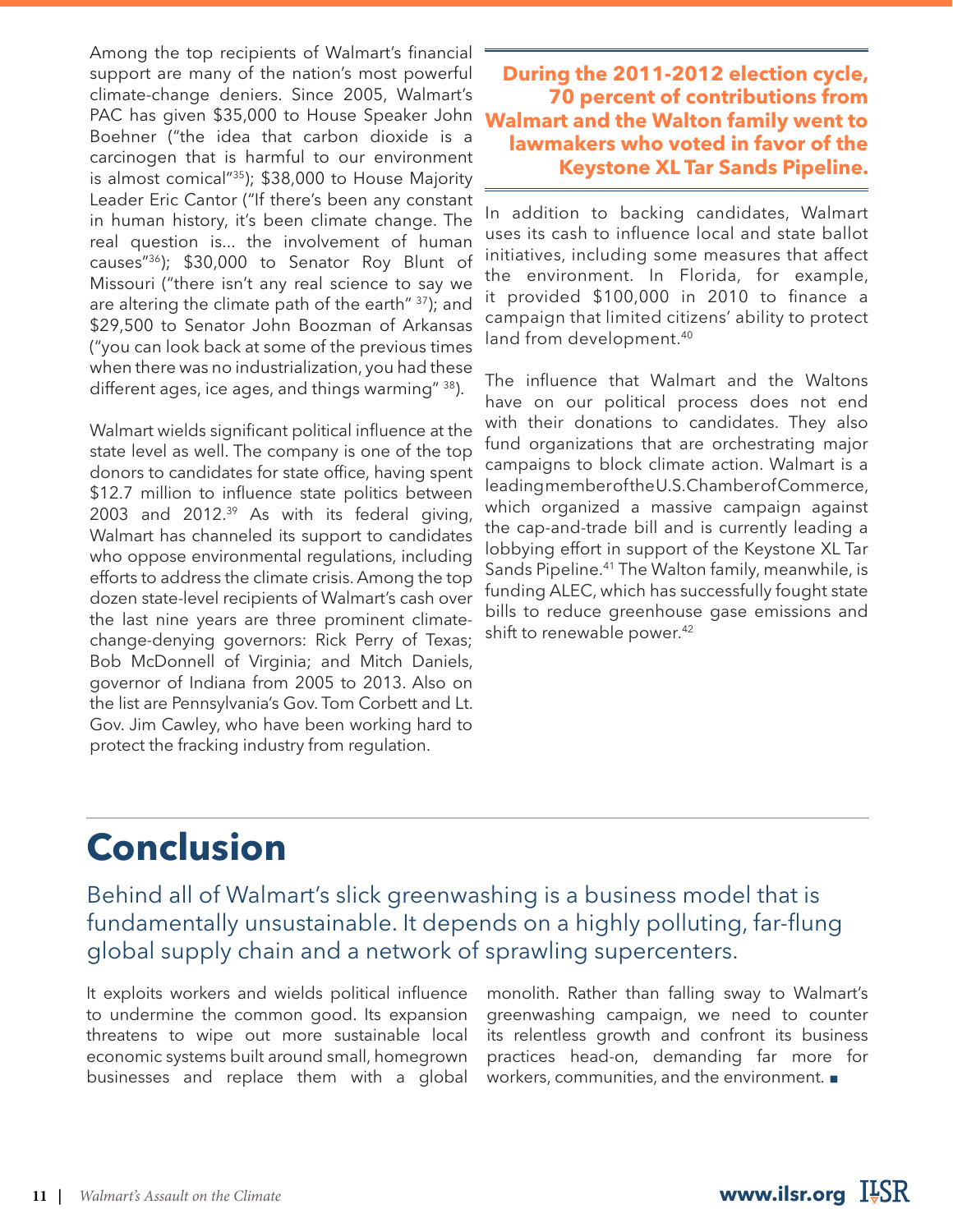- 1 Emphasis in the original. Lee Scott, "Twenty First Century Leadership," speech given on Oct. 24, 2005.
- 2 *Ibid.*
- 3 The number of Americans reporting an unfavorable view of Walmart fell from a peak of 38 percent in 2005, according to a Zogby International poll, to 20 percent in 2010, according to data reported in the *American Prospect* in May 2011*.*
- 4 Political Economy Research Institute, *Greenhouse 100 Polluters Index*, June 2013.
- 5 CDP 2012 Information Request: Wal-Mart Stores, Inc.
- 6 Carbon Disclosure Project filings.
- 7 Walmart press release, April 15, 2013.
- 8 Walmart, *2013 Global Responsibility Report.*
- 9 EPA's Green Power Partnership, Top Partner Rankings, March 18, 2013.
- 10 Data supplied by Sustainable Connections, July 2013.
- 11 Walmart, *2013 Annual Report*; "The Forbes 400," Forbes, September 16, 2013.
- 12 *Journal of Commerce*, "Top 100 U.S. Importers in 2012," May 24, 2013. TEU is a standard measure of ship cargo. It stands for "twenty-food equivalents" and is roughly equal to a twenty-food intermodal container.
- 13 *Journal of Commerce*, "Top 100 U.S. Importers," multiple years.
- 14 International Maritime Organization, Second IMO GHG Study, 2009.
- 15 *Ibid.*
- 16 Congressional Research Service, "Air Pollution and Greenhouse Gas Emissions from Ships," December 23, 2009.
- 17 Walmart press release, Jan. 15, 2013.
- 18 Stephanie Clifford, "Walmart Plans to Buy American More Often," *New York Times*, Jan. 15, 2013.
- 19 Grocery accounted for 55 percent of Walmart's U.S. sales in 2013, up from 24 percent in 2003, according to the company's 10-K filings with the Securities and Exchange Commission (SEC).
- 20 Author's calculation based on store count and size data in Walmart's annual reports.
- 21 Walmart press release, Oct. 15, 2013.
- 22 Stacy Mitchell, "Big, Empty Boxes," *Minneapolis Star Tribune*, Jan. 15, 2009.
- 23 Patrice Frey, "Building Reuse: Finding a Place on American Climate Policy Agendas," National Trust for Historic Preservation, Sept. 2008.
- 24 U.S. Energy Information Agency, "Consumption of Gross Energy Intensity for Sum of Major Fuels for Non Mall Buildings," 2003.
- 25 Will Evans, "Wal-Mart ramps up ballot threats to speed new stores," *California Watch*, Nov. 21, 2011.
- 26 U.S. Department of Transportation, *National Household Travel Surveys*, 1990-2009.
- 27 Driving in general grew during these years as more people moved to the suburbs, but shopping-related driving expanded six times faster than driving for all other purposes, including work, school, and recreation. It's not that Americans are taking more trips to the store. Households still report 9 shopping trips each week on average. But each of those trips is about 2 miles longer, mainly because of the consolidation of retailing into fewer, larger stores.
- 28 Walmart press release, Feb. 25, 2010.
- 29 Steven Greenhouse, "Documents Reveal New Details About Walmart's Connection to Tazreen Factory Fire," *New York Times*, Dec. 10, 2012; Steven Greenhouse, "As Firms Line Up on Factories, Wal-Mart Plans Solo Effort," *New York Times*, May 14, 2013; Michael Grabell, "Walmart accepted clothing from banned Bangladesh factories," Propublica, June 12, 2013.